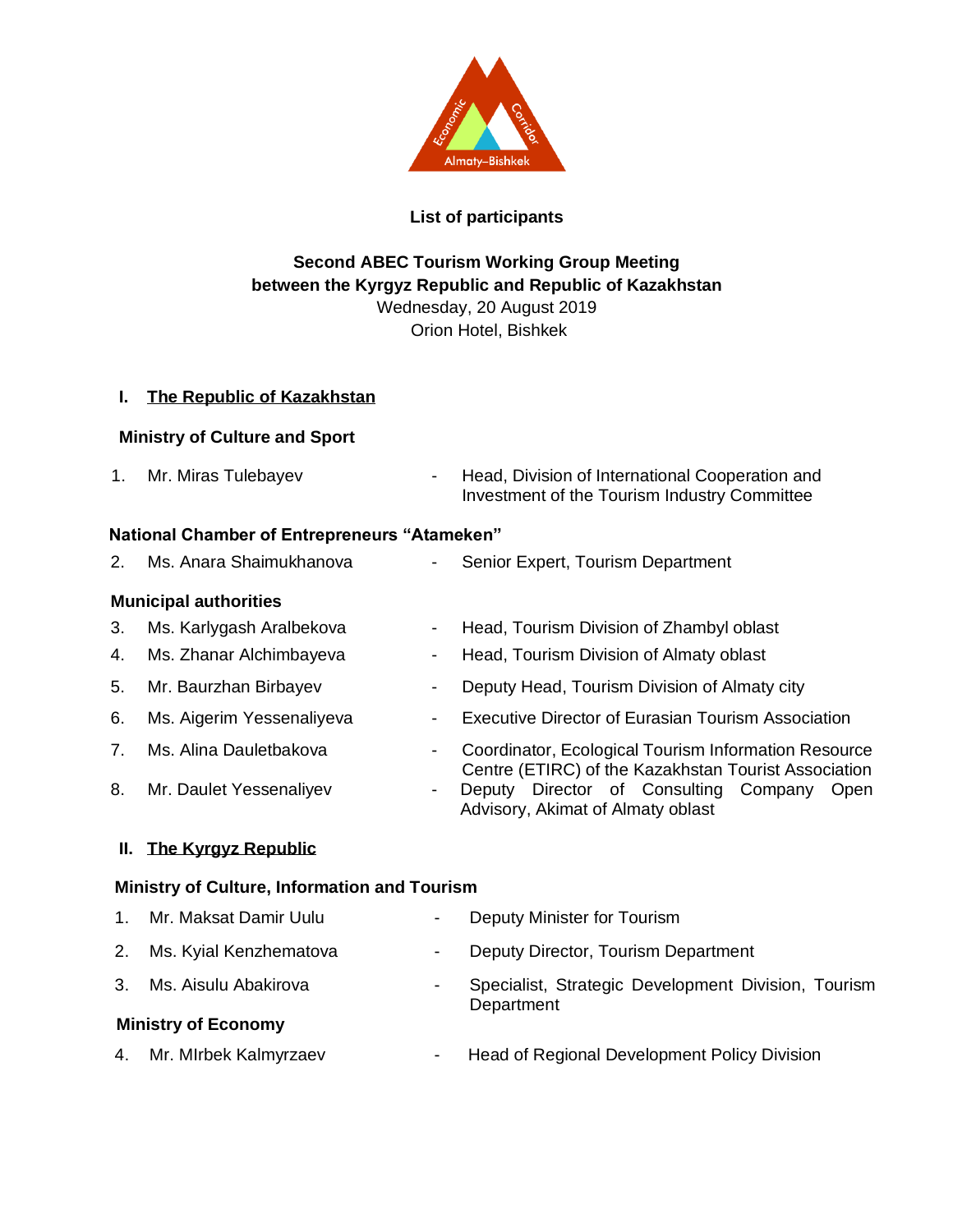

# **Ministry of Transport and Roads**

| 5.                                                                                 | Mr. Nurlan uulu Mukhtarbek    |                          | <b>Chief Specialist</b>                                                                                                                                        |
|------------------------------------------------------------------------------------|-------------------------------|--------------------------|----------------------------------------------------------------------------------------------------------------------------------------------------------------|
| <b>Investment Promotion and Protection Agency</b>                                  |                               |                          |                                                                                                                                                                |
| 6.                                                                                 | Mr. Almas Isanov              |                          | Head of Investment Potential Development Division                                                                                                              |
| <b>State Agency on Environmental Protection and Forestry</b>                       |                               |                          |                                                                                                                                                                |
| 7.                                                                                 | Mr. Almaz Musaev              |                          | Director of Department of Conservation of                                                                                                                      |
| 8.                                                                                 | Mr. Ernist Toktonazarov       | $\overline{\phantom{a}}$ | <b>Biodiversity and Special Protected Territory</b><br>Senior Specialist, Department of Conservation of<br><b>Biodiversity and Special Protected Territory</b> |
| <b>State Border Service</b>                                                        |                               |                          |                                                                                                                                                                |
| 9.                                                                                 | Mr. Maksat Daiyrov            |                          | Major                                                                                                                                                          |
| <b>State Registration Service</b>                                                  |                               |                          |                                                                                                                                                                |
|                                                                                    | 10. Mr. Almaz Abdiev          | $\overline{\phantom{a}}$ | Head GIS Center, State Agency on Land Resources<br>under the Government of the Kyrgyz Republic                                                                 |
| Plenipotentiary Representative of the Government of the Kyrgyz Republic in Oblasts |                               |                          |                                                                                                                                                                |
|                                                                                    | 11. Mr. Damir Monoldorov      |                          | First Deputy Plenipotentiary Representative of the<br>Government of the Kyrgyz Republic in the Issyk Kul<br><b>Oblast</b>                                      |
|                                                                                    | 12. Mr. Jyrgalbek Shamyraliev | $\overline{\phantom{a}}$ | Head of Organizational Division, Office of<br>Plenipotentiary Representative of the Government of<br>the Kyrgyz Republic in the Chui Oblast                    |
| <b>State Enterprise "Kyrgyz Tourism"</b>                                           |                               |                          |                                                                                                                                                                |
|                                                                                    | 13. Mr. Daniyar Kazakov       |                          | <b>Director</b>                                                                                                                                                |
|                                                                                    | 14. Mr. Aziz Tekebaev         | $\overline{\phantom{a}}$ | Head of Investment Projects, Standardization and<br><b>Trainings Division</b>                                                                                  |
| <b>Private Sector Representatives</b>                                              |                               |                          |                                                                                                                                                                |
|                                                                                    | 15. Ms. Aidai Alybeova        |                          | Executive Director, Kyrgyz Association of Tourist<br>Operators                                                                                                 |
|                                                                                    | 16. Mr. Talant Toktaliev      | $\overline{\phantom{a}}$ | <b>Association of Tour Operators</b>                                                                                                                           |
|                                                                                    | 17. Ms. Nazgul Estemesova     | $\overline{\phantom{0}}$ | Deputy President, Association of Health Resorts                                                                                                                |

**III. ABEC team**